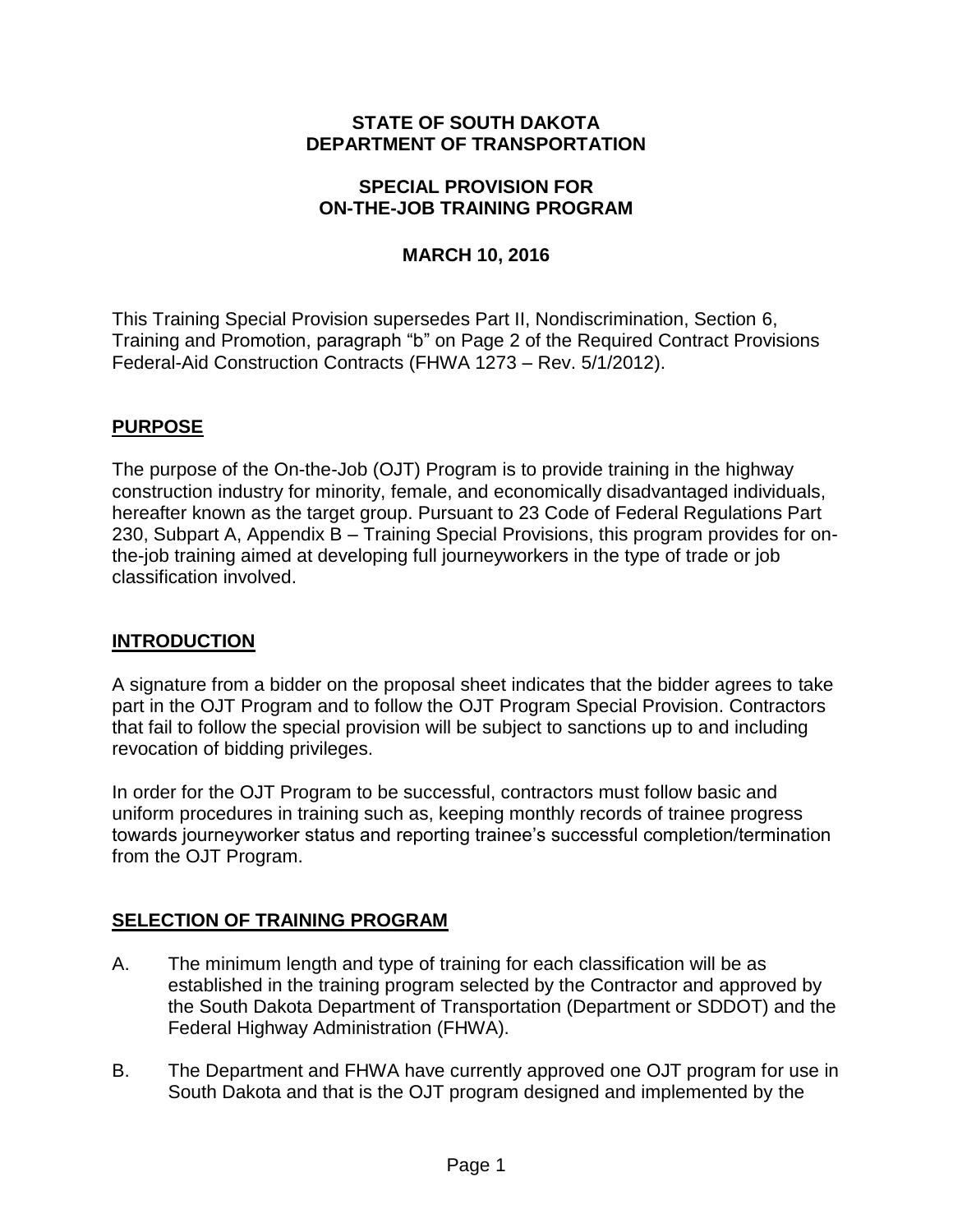department. Any trainee who has begun training in the previously approved OJT program will be allowed to transfer to the current approved OJT program.

C. There may be other training programs which some Contractors might wish to utilize. If the Contractor intends to use such a program to meet the OJT requirements on a federal-aid contract with training requirements, approval or acceptance of such program shall be obtained from the Department and FHWA **prior** to beginning training on any classification covered by that program.

It is the intention of these provisions that training is to be provided in the construction crafts rather than administrative support type positions or lower level management positions. Training for any job classification not listed in the current OJT program manual may be permitted provided that significant and meaningful training is provided and prior approval is obtained by the Department Civil Rights Office and the FHWA Division office.

# **RECRUITMENT AND SELECTION PROCEDURES**

- A. Prerequisite for Trainees
	- 1. To be qualified for enrollment in the OJT Program, a trainee applicant should be a member of one of the targeted groups (unless an alternate selection is authorized by the Department), must possess basic physical ability for the work to be performed, should have demonstrated qualities of dependability, willingness to learn, ability to understand and follow instructions and an aptitude to maintain a safe work environment.
	- 2. No person shall be employed as a trainee in any classification in which that person has successfully completed a training course leading to journeyworker status or in which the individual has been employed as a journeyworker. The Contractor should satisfy this requirement by including appropriate questions in the employee application or by other suitable means. Regardless of the method used, the Contractor's records should document the findings in each case.

#### B. Licenses

Truck driver trainees must possess appropriate driver permits or licenses for the operation of Class A, B, and C trucks. When an instructional permit is used in lieu of a license, the trainee must be accompanied by an operator who:

- 1. Holds a license corresponding to the vehicle being operated;
- 2. Has had at least one year of driving experience; and
- 3. Is occupying the seat next to the driver trainee.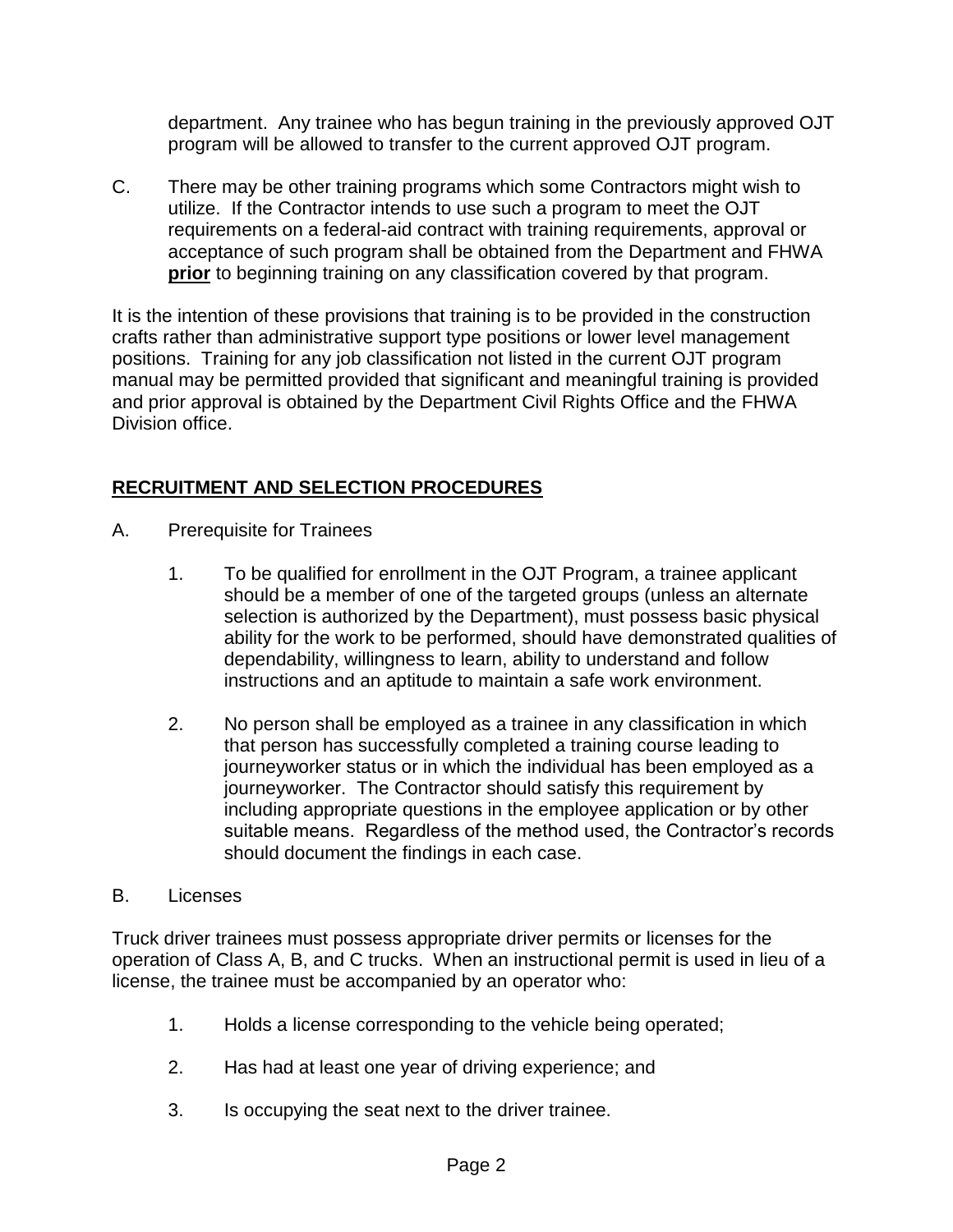- C. Recruitment
	- 1. Notices and posters setting forth the Contractor's Equal Employment Opportunity Policy and the availability of training programs will be placed in areas readily accessible to employees, applicants for employment and potential employees.
	- 2. Training and upgrading of minorities, women, and socially and economically disadvantaged persons toward journeyworker status is the primary objective of this Special Provision. Accordingly, the Contractor shall make every effort to enroll minority trainees, women and disadvantaged persons by conducting systematic and direct recruitment through public and private sources likely to yield minority and female applicants to the extent that such persons are available within a reasonable area of recruitment.
	- 3. Full consideration will be given to upgrading current minority and female employees.
- D. Selection
	- 1. The selection and employment of an eligible person by a participating Contractor, in accord with the above Parts A, B, and C, shall qualify the person of the OJT Program.
	- 2. Employment of trainees will be in accordance with the work force requirements of the Contractor. Each Contractor will hire and train the trainees for use in his own organization.
	- 3. Contractors must follow the registration procedures as set out for the South Dakota Department of Transportation. An original registration form must be sent to the Department Civil Rights Office for review and approval. In the event that the Department OJT Registration Form(s) are not received by the Civil Rights Office within two weeks of the date the contractor begins significant work on the project, progress payments may be suspended. This suspension will be lifted upon receipt and approval of the form(s).
	- 4. To be acceptable as an economically disadvantaged trainee, the applicant must meet current disadvantaged guidelines (relative to employment and income) as set out by the United States Department of Labor. These guidelines are available from South Dakota Department of Labor offices and contractors must maintain the necessary documentation on file for review by the department.
	- 5. The Department expects that Contractors will employ minority, female, and disadvantaged persons for all trainee positions assigned through this OJT Special Provision unless such persons are not available within a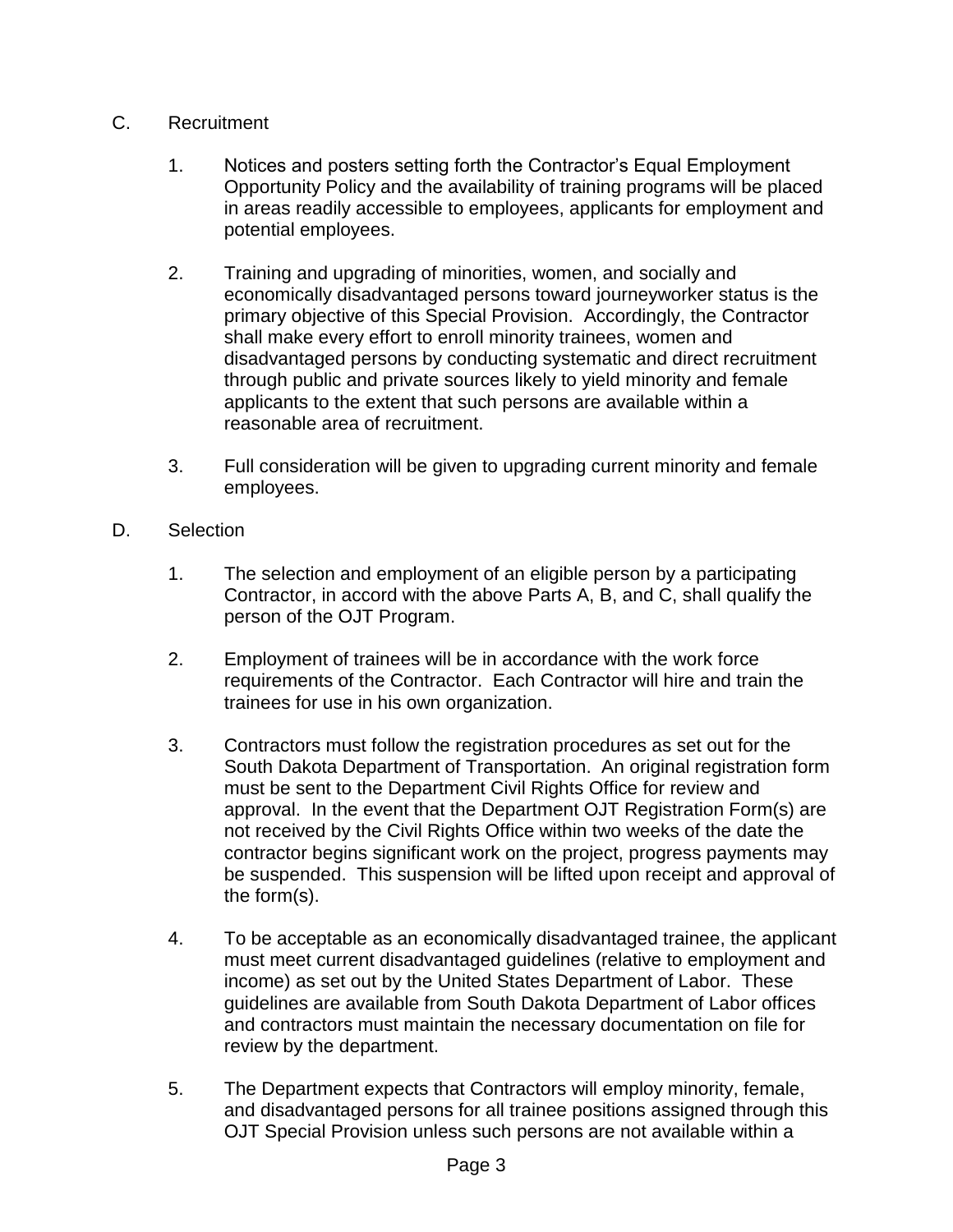reasonable area of recruitment. The Civil Rights office may withhold approval of any trainee who is not a member of one of the targeted groups unless the Contractor can demonstrate a good faith effort to recruit and select a minority, female, or economically disadvantaged person and was unsuccessful in recruiting from the target group.

# **DEPARTMENT RESPONSIBILITES**

The Department (Civil Rights office):

- A. Will monitor Contractor payrolls and OJT reports for payment of correct wage rates and for evidence of providing a continuing instructional process. The Civil Rights office will maintain records of Contractor participation in the program; names, and training classifications of trainees and other information necessary to assess program participation and results.
- B. Will assist contractors with trainee recruitment, will encourage minority/female recruitment sources to refer suitable applicants, and will monitor Contractor instructional efforts and record keeping.
- C. Reserves the right to do EEO (Equal Employment Opportunity) or OJT reviews on the contractor, at any time without prior notice, to ensure that trainees are getting the proper instruction from their trainer/supervisor.

# **CONTRACTOR RESPONSIBILITIES**

The Contractor:

- A. Will furnish the trainee a copy of the training program to be followed in providing the training and will provide each trainee graduate with a certificate showing the type of training satisfactorily completed.
- B. Will identify all trainees on the registration forms, training reports and project payroll by proper classification title, (see SDDOT Training program booklet) e.g. *heavy duty mechanic, form builder, etc.* **Do not use** coding letters/numbers from the wage scale. On payrolls, contractors must include the designation "trainee" following the job classification title.
- C. Will provide a monthly training report to the Department Civil Rights office within thirty (30) days of the last full pay period of the month on the form supplied by the Department and will use this same form to promptly notify the Department (within thirty days) whenever a trainee leaves the OJT program (voluntarily or involuntarily) or when a trainee completes the program.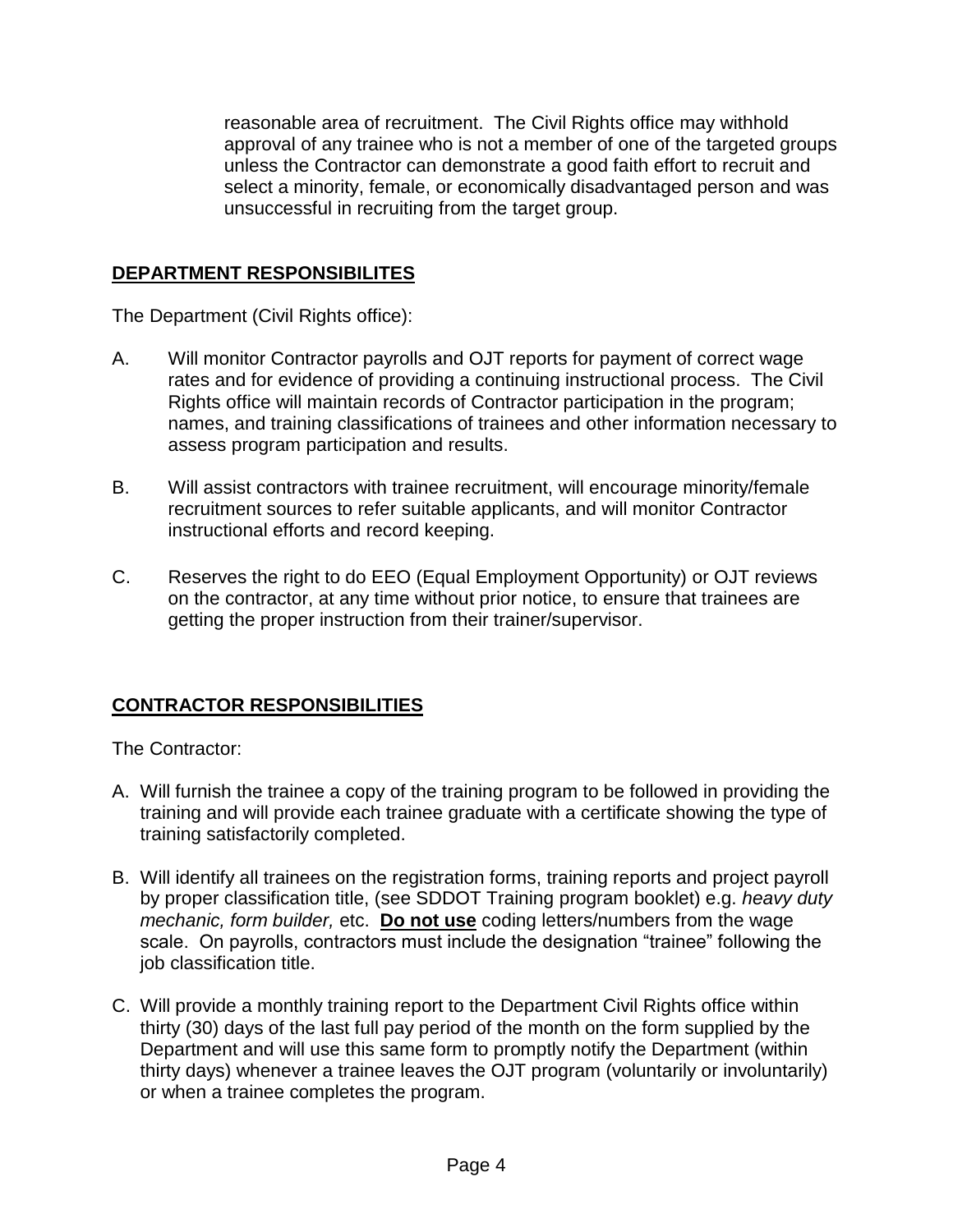- D. Will pay not less than the minimum wage rates as set forth in the specific requirements of the applicable training program and as noted on the copy of the registration form returned to the contractor.
- E. Assign the trainee to a skilled craftsman, foreman, supervisor or mentor who will be responsible for the day-to-day training and mentoring of the trainee and who will share the appropriate skills associated with the classification for which the trainee is enrolled. The contractor attests to providing verification, if requested, that the trainee is being trained and is gaining knowledge to achieve full journeyman status by a supervisor/trainer.
- F. Shall only count, for credit; hours spent training within the classification for which the trainee is enrolled. If such classification is not necessary for a period of time or a particular project, the contractor should attempt to continue to employ the trainee by assigning him/her other duties. A percentage of hours worked on other pieces of equipment are required to be counted in the total hours worked. Approximately 25% of other duties can be counted towards graduation.
- G. Shall count all hours worked in a training program regardless of whether the work was in South Dakota or outside the state. For trainees in required training slots, the contractor will only be reimbursed for eligible hours for work performed in South Dakota.
- H. Will provide a program orientation to the training foreman, superintendent, and OJT trainee. This orientation shall include at a minimum, a review of individual responsibilities during the training program and copies of the training syllabus for the job classification.
- I. Will instruct the trainee in safe and healthful work practices and shall ensure that the trainee is trained in facilities and other environments that are in compliance with all applicable safety and health laws and regulations of the United States and the State of South Dakota.
- J. Provide the trainee a copy of the training program to be used. The contractor must also designate the employee as a "trainee" on weekly certified payrolls. The contractor is responsible for ensuring that proper training is taking place on the job by meeting with the supervisor/foreman of the project that the trainee is working.
- K. In the event that a contractor may be unable to fill the required trainee slot during the current construction season, the Civil Rights Compliance Officer must be notified and contacted by December 1 of the current construction season. Proper documentation must be provided as to why the trainee position was not filled, such as project carry-over until next year.
- L. Certify the trainee hours and be able to show that the trainee is receiving the proper training for their classification. Failure to do so may result in project sanction.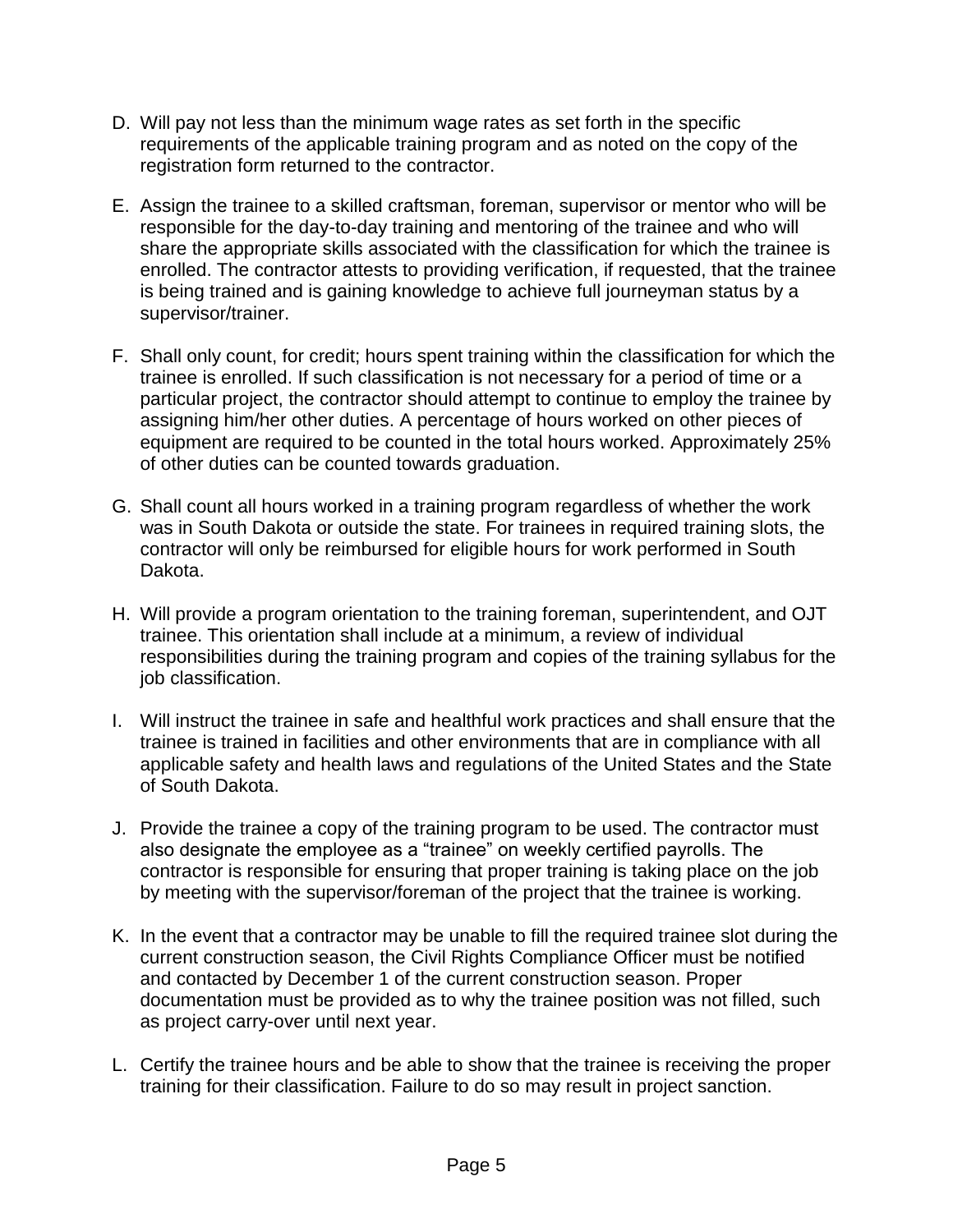M. Is expected to begin training trainees on a project as soon as feasible after the start of work utilizing the job classification involved. After training has started the contractor should strive to provide monitoring efforts to retain and successfully train employees.

# **ADDITIONAL APPLICABLE PROVISIONS**

- A. The minimum number of hours of training to be provided on this project is as specified in the bid documents. The Contractor shall select whatever training classification specified in the current training program that best meet his employment needs and training hours and minimum wage shall be in accord with that classification.
- B. For the purposes of bidding required trainee slots each trainee is assigned a bid quantity of 500 hours. For example if there is 1000 hours in the bidding documents, that is requiring 2 trainees. The contractor has the option to register multiple trainees to fulfill the training requirement. For example if there is a 1000 hour bid quantity, which equals 2 required trainees, the contractor could have three or more trainees registered in the program as long as there enough work for additional trainees to successfully complete the curriculum and not exceed the allowable ratio of trainees to journeyworkers (generally considered to fall between 1:10 or 1:4)
- C. Please note that 500 hours for each training slot is for bidding purposes only. If a contractor does not achieve the bid quantity on a project, there is no penalty as long as a good faith effort was made to fulfill the training requirement. Also the contractor is not limited to just the bid quantity for reimbursement. If the total hours achieved on a project is higher than the bid quantity, the contractor will be reimbursed for all hours worked. For example if the bid quantity is 1000 hours and the total hours of the trainees are 1450 hours, the contractor will receive reimbursement for 1450 hours.
- D. Registration and reporting requirements shall be as set forth in the program documents; printed instructions and this provision.
- E. Contractors using the current training program may meet the training obligations by either 1) enrolling a new trainee in one of the classifications, or 2) using a trainee currently enrolled in one of the current training program classifications, provided that person has sufficient training hours remaining to meet the minimum project requirements as specified in bid documents. In either case, prospective trainees must meet the program requirements as set forth in "Recruitment and Selection Procedures" above.
- F. The department is responsible for long term maintenance of records regarding trainee registration in various training classifications and for total trainee hours as provided by one or more contractors.